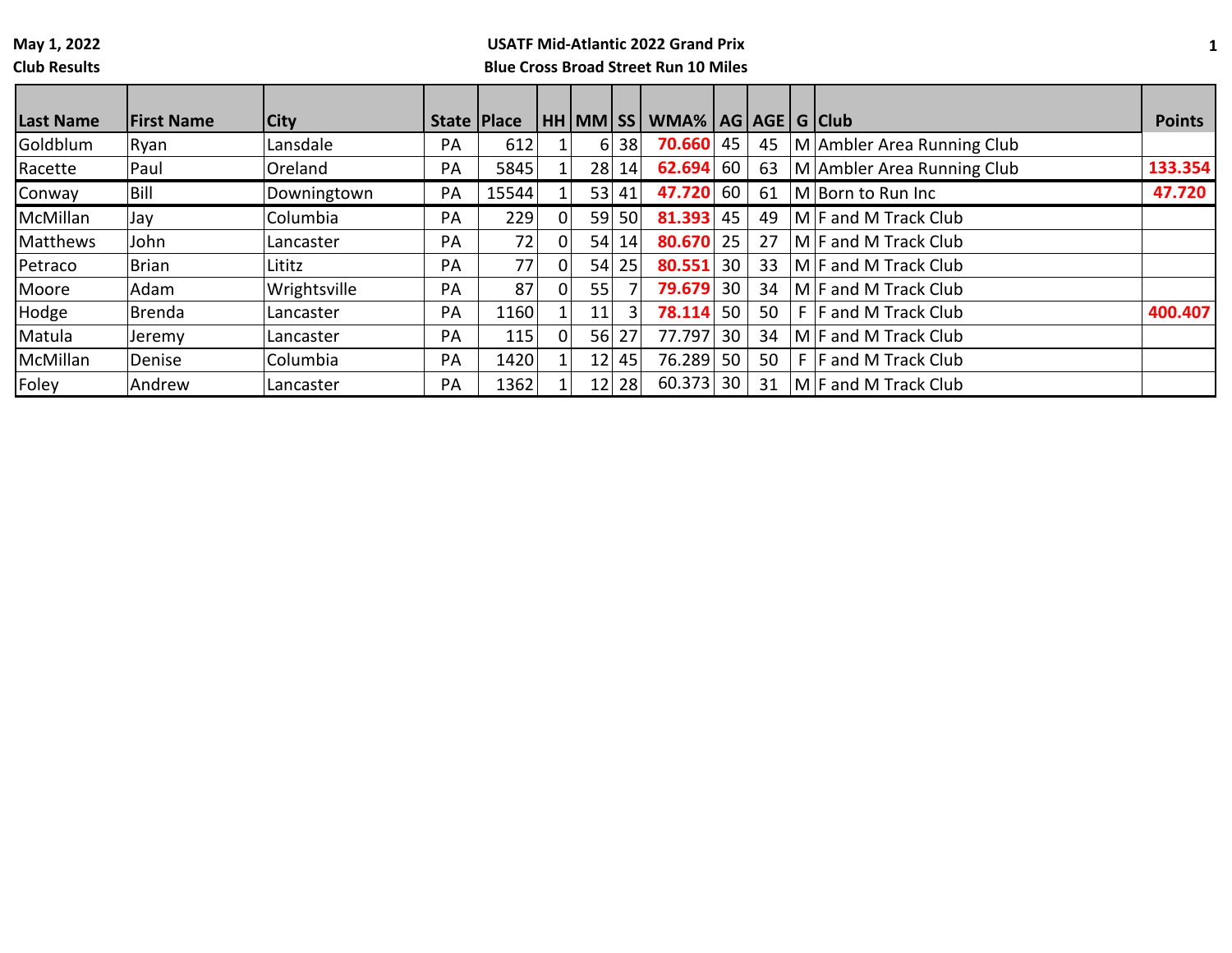**Club Results**

| <b>Dykes</b>   | Gene         | Bala Cynwyd         | PA | 662   | $\mathbf{1}$   | 7                       | 12             | 92.857 | 70 | 74 |    | M Greater Philadelphia TC |         |
|----------------|--------------|---------------------|----|-------|----------------|-------------------------|----------------|--------|----|----|----|---------------------------|---------|
| Harte          | Tim          | Coatesville         | PA | 112   | 0              | 56                      | 21             | 90.269 | 50 | 54 |    | M Greater Philadelphia TC |         |
| Dean           | Abby         | Wilmington          | DE | 285   | 1              | 1                       | 33             | 90.171 | 50 | 50 | F. | Greater Philadelphia TC   |         |
| Folzer         | Sandra       | Philadelphia        | PA | 12232 | $1\vert$       | 43                      | 26             | 87.850 | 80 | 82 | F  | Greater Philadelphia TC   |         |
| <b>Butler</b>  | <b>Brock</b> | <b>West Chester</b> | PA | 69    | $\mathbf 0$    | 54                      | $\overline{2}$ | 86.428 | 40 | 44 |    | M Greater Philadelphia TC | 447.575 |
| Pangburn       | Julie        | Downingtown         | PA | 1144  | 1              |                         | 10 57          | 85.130 | 55 | 57 |    | F Greater Philadelphia TC |         |
| Dunn           | Karen        | Trappe              | PA | 303   | $\mathbf{1}$   | $\mathbf{1}$            | 53             | 85.106 | 45 | 45 |    | F Greater Philadelphia TC |         |
| Reynolds       | Robert       | Wyndmoor            | PA | 592   | $\mathbf{1}$   | 6                       | 26             | 84.897 | 65 | 65 |    | M Greater Philadelphia TC |         |
| Rubinich       | Kara         | Downingtown         | PA | 341   | $\mathbf{1}$   | $\overline{2}$          | 41             | 82.611 | 40 | 43 | F. | Greater Philadelphia TC   |         |
| Gagliardi      | John         | <b>West Chester</b> | PA | 101   | 0              | 55                      | 46             | 82.367 | 40 | 42 |    | M Greater Philadelphia TC |         |
| Heppelmann     | Patricia     | Malvern             | PA | 628   | 1              | 6                       | 50             | 82.095 | 45 | 49 |    | F Greater Philadelphia TC |         |
| <b>Becker</b>  | John         | Berwyn              | PA | 116   | $\overline{0}$ | 56                      | 30             | 81.976 | 40 | 43 |    | M Greater Philadelphia TC |         |
| <b>Boland</b>  | Robert       | Warrington          | PA | 1025  | $\mathbf{1}$   | 9                       | 57             | 81.439 | 65 | 66 |    | M Greater Philadelphia TC |         |
| Montini        | Paul         | Huntingdon Valley   | PA | 363   | $\mathbf{1}$   | $\overline{\mathbf{3}}$ | 8              | 80.570 | 50 | 54 |    | M Greater Philadelphia TC |         |
| Armstrong      | Scott        | Pottstown           | PA | 711   | $\mathbf{1}$   | $\overline{7}$          | 34             | 78.786 | 55 | 59 |    | M Greater Philadelphia TC |         |
| Jennings       | Thomas       | Ft Washington       | PA | 4931  | $1\vert$       | 26                      | $\overline{3}$ | 77.726 | 75 | 78 |    | M Greater Philadelphia TC |         |
| McHugh         | Siobhan      | Line Lexington      | PA | 1288  | $\mathbf 1$    | 12                      | $\mathbf{1}$   | 77.065 | 50 | 50 |    | F Greater Philadelphia TC |         |
| Bodary         | Michael      | Downingtown         | PA | 1212  | $\mathbf 1$    | 11                      | 31             | 75.856 | 60 | 61 |    | M Greater Philadelphia TC |         |
| Dechnik        | Michael      | Skippack            | PA | 627   | $\mathbf{1}$   | 6                       | 49             | 75.455 | 50 | 53 |    | M Greater Philadelphia TC |         |
| Dietrick       | Kimberly     | Malvern             | PA | 1279  | $\mathbf{1}$   | 11                      | 58             | 75.382 | 45 | 48 |    | F Greater Philadelphia TC |         |
| Cutrona        | Matthew      | Wilmington          | DE | 540   | $\mathbf{1}$   | 5 <sub>l</sub>          | 51             | 75.221 | 50 | 51 |    | M Greater Philadelphia TC |         |
| Reilly         | Philip       | Philadelphia        | PA | 1864  | $\mathbf{1}$   | 15                      | 17             | 74.917 | 65 | 65 |    | M Greater Philadelphia TC |         |
| Harbison       | Sean         | Philadelphia        | PA | 1390  | $\mathbf 1$    | 12                      | 37             | 74.707 | 60 | 61 |    | M Greater Philadelphia TC |         |
| Cummins        | Seamus       | Huntingdon Valley   | PA | 493   | $\mathbf 1$    | 5                       | 16             | 74.617 | 45 | 49 |    | M Greater Philadelphia TC |         |
| Kapner         | Kenneth      | Havertown           | PA | 1809  | $\mathbf{1}$   | 15                      | 1              | 73.739 | 60 | 63 |    | M Greater Philadelphia TC |         |
| Bell           | James        | Philadelphia        | PA | 7394  | $\mathbf{1}$   | 31                      | 57             | 71.343 | 75 | 77 |    | M Greater Philadelphia TC |         |
| Gagliardi      | Theresa      | Glenolden           | PA | 1544  | $\mathbf{1}$   |                         | 13 35          | 68.562 | 35 | 39 |    | F Greater Philadelphia TC |         |
| Sawyer         | <b>Steve</b> | Philadelphia        | PA | 5911  | 1              | 28                      | 25             | 67.842 | 70 | 71 |    | M Greater Philadelphia TC |         |
| Gross          | Michael      | Holland             | PA | 2970  | $\mathbf 1$    | 19                      | 43             | 63.809 | 50 | 54 |    | M Greater Philadelphia TC |         |
| <b>McManus</b> | Rory         | Springfield         | PA | 11659 | $\mathbf{1}$   | 41                      | 59             | 60.320 | 70 | 73 |    | M Greater Philadelphia TC |         |
| Tozer          | Colleen      | Philadelphia        | PA | 7226  | 1              |                         | $31$ 35        | 53.940 | 30 | 34 |    | F Greater Philadelphia TC |         |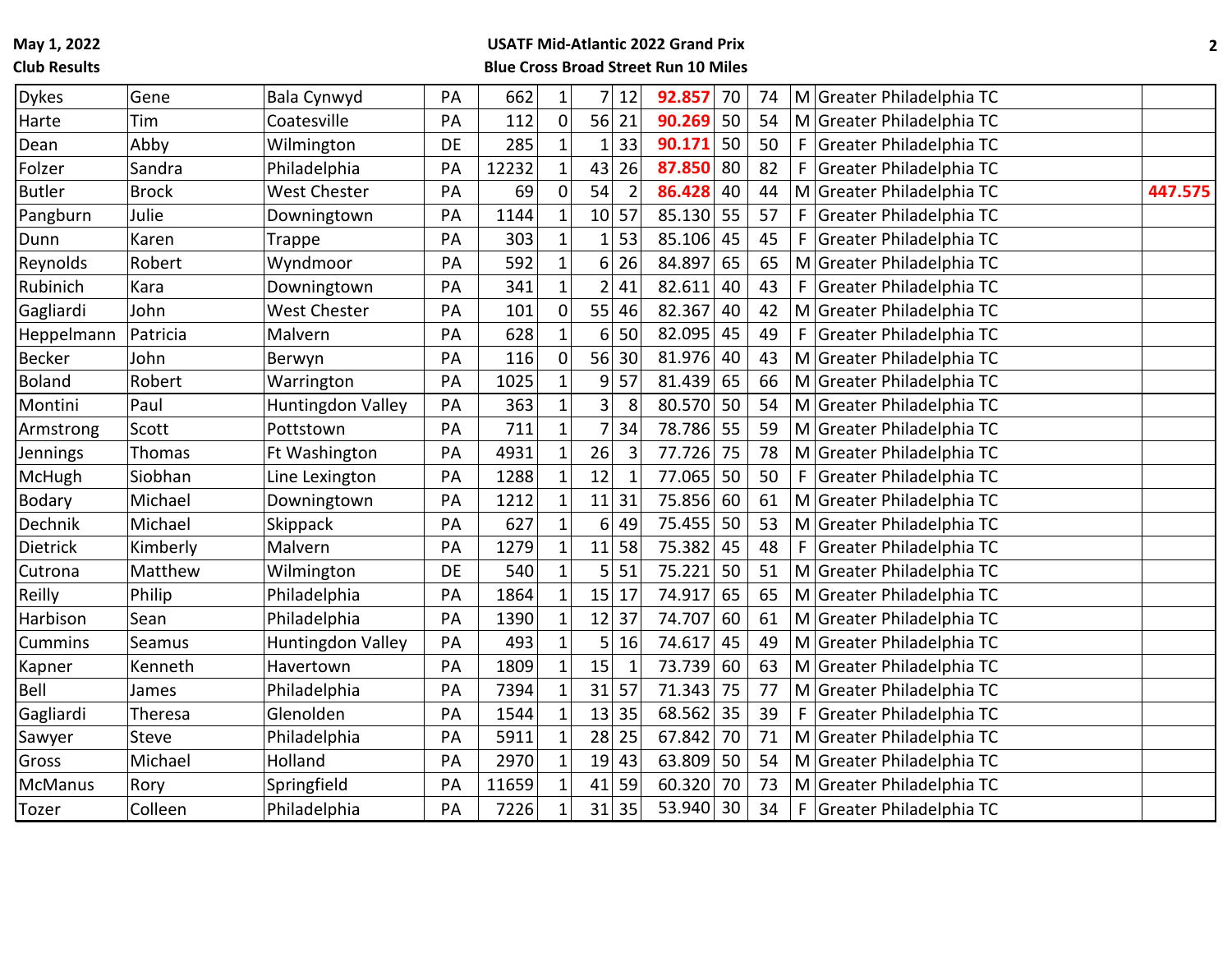# **Club Results**

| Zimmerman      | Amber         | Philadelphia       | PA        | 40    | 0              | 52 | 40      | 93.038 | 25 | 29 | F. | Liberty Track Club                      |         |
|----------------|---------------|--------------------|-----------|-------|----------------|----|---------|--------|----|----|----|-----------------------------------------|---------|
| <b>Whiting</b> | Clarissa      | Philadelphia       | PA        | 113   | 0              |    | $56$ 22 | 86.931 | 25 | 27 |    | F Liberty Track Club                    |         |
| Muller         | Jennifer      | Philadelphia       | PA        | 430   |                | 4  | 18      | 76.205 | 25 | 28 |    | F Liberty Track Club                    |         |
| Keck           | Katherine     | Philadelphia       | PA        | 455   |                | 4  | 36      | 75.851 | 20 | 24 |    | F Liberty Track Club                    | 332.025 |
| Reitinger      | Eric          | Mount Laurel       | <b>NJ</b> | 53    | 0              | 53 | 4       | 84.108 | 35 | 38 |    | M Moorestown Distance Running Project   |         |
| <b>Elliott</b> | <b>Thomas</b> | Cinnaminson        | <b>NJ</b> | 212   | $\overline{0}$ | 59 | 34      | 81.757 | 45 | 49 |    | M Moorestown Distance Running Project   |         |
| McGrier        | Dawn          | Swedesboro         | <b>NJ</b> | 19477 | $\overline{2}$ | 21 | 14      | 41.716 | 55 | 55 |    | F   Moorestown Distance Running Project |         |
| McGrier        | Eric          | Swedesboro         | <b>NJ</b> | 19695 | $\overline{2}$ |    | 25 33   | 35.578 | 55 | 56 |    | M Moorestown Distance Running Project   | 243.159 |
| Girotto        | Sara          | Wynnewood          | PA        | 278   |                |    | 25      | 86.540 | 45 | 46 | F. | Philadelphia Masters                    |         |
| Hranilovich    | Stephen       | Phoenixville       | PA        | 488   |                |    | 9       | 80.967 | 55 | 58 |    | M Philadelphia Masters                  |         |
| Siegel         | Lauren        | <b>Elkins Park</b> | PA        | 3425  |                | 21 | 29      | 79.096 | 60 | 62 |    | F   Philadelphia Masters                |         |
| Pellechio      | <b>Thomas</b> | Doylestown         | PA        | 3374  |                | 21 | 17      | 70.084 | 65 | 66 |    | M Philadelphia Masters                  |         |
| Padien         | Paul          | Media              | PA        | 2838  |                | 19 | 13      | 65.979 | 55 | 57 |    | M Philadelphia Masters                  | 382.666 |
| Hawkey         | Edward        | Perkasie           | PA        | 10198 |                | 38 | 33      | 63.318 | 70 | 74 |    | M Philadelphia Masters                  |         |
| Tempro         | Chris         | Allentown          | PA        | 6278  |                | 29 | 14      | 61.991 | 60 | 63 |    | M Philadelphia Masters                  |         |
| <b>Wirs</b>    | Hon. Peter    | Philadelphia       | PA        | 12929 | $1\vert$       | 45 | 11      | 54.714 | 65 | 67 |    | M Philadelphia Masters                  |         |
| <b>Breen</b>   | Diana         | Philadelphia       | PA        | 15036 | $1\vert$       | 51 | 53      | 50.186 | 50 | 51 | F. | Philadelphia Masters                    |         |
| Kelnock        | Linda         | West Chester       | PA        | 18233 | $\overline{2}$ |    | 35      | 46.179 | 55 | 55 | F. | Philadelphia Masters                    |         |
| Lockhead       | Sean          | Richboro           | PA        | 18158 | $\overline{2}$ |    |         | 40.047 | 50 | 54 |    | M Philadelphia Masters                  |         |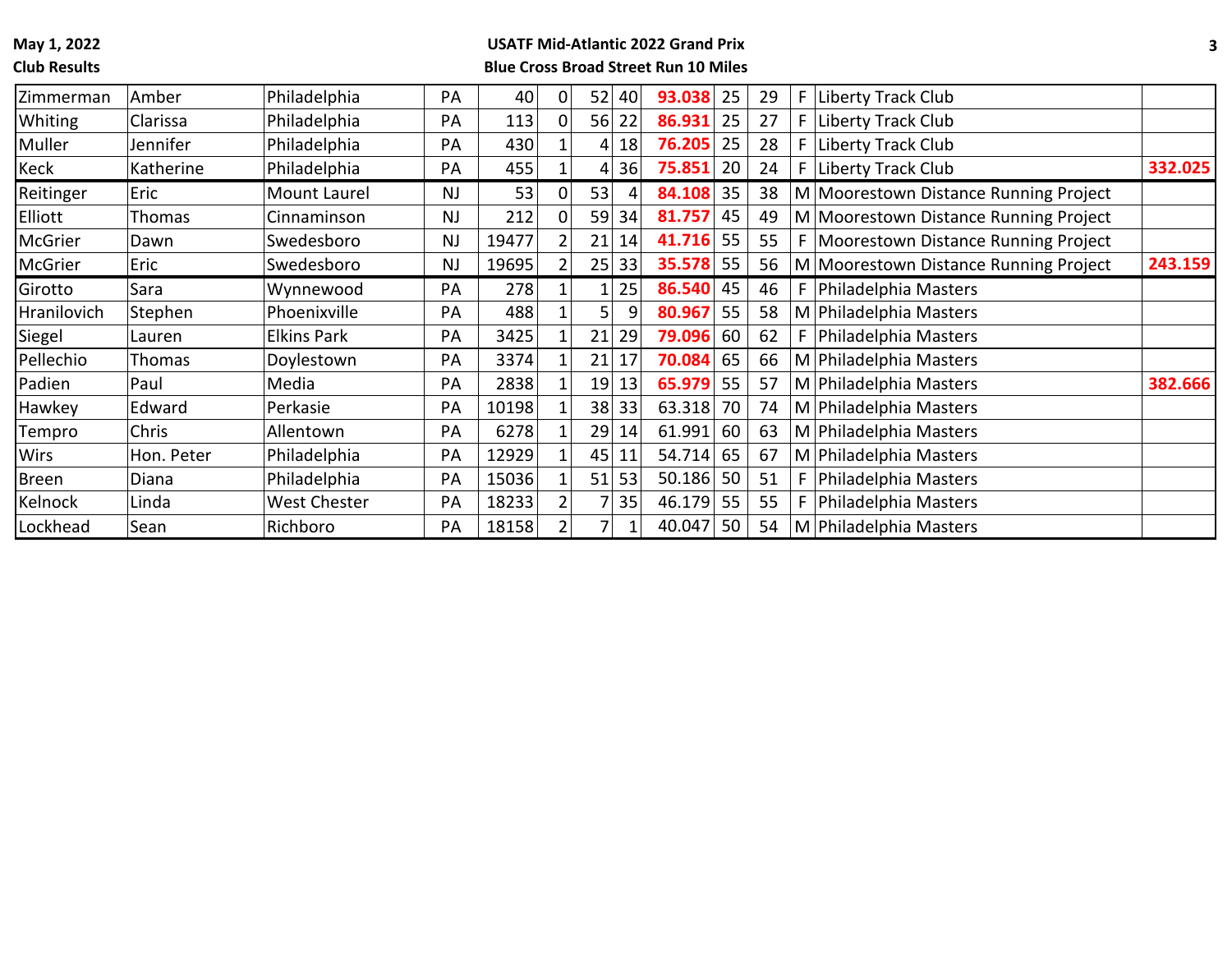**Club Results**

| Hermann        | Ethan          | Philadelphia    | PA        | 22              | 0              | 56<br>50 | 85.897 | 20 | 22 | M Philadelphia Runner Track Club              |  |
|----------------|----------------|-----------------|-----------|-----------------|----------------|----------|--------|----|----|-----------------------------------------------|--|
| Smith          | Jessica        | Philadelphia    | PA        | 148             | 0              | 57<br>46 | 85.314 | 30 | 33 | F   Philadelphia Runner Track Club            |  |
| <b>Walkush</b> | Declan         | Philadelphia    | PA        | 30 <sup>1</sup> | 0              | 51<br>50 | 84.405 | 20 | 22 | M Philadelphia Runner Track Club              |  |
| Kelly          | Lauren         | Philadelphia    | <b>PA</b> | 174             | 0              | 58<br>28 | 83.951 | 30 | 31 | F   Philadelphia Runner Track Club            |  |
| Mascoli        | Rosie          | Philadelphia    | PA        | 175             | 0              | 58<br>28 | 83.865 | 30 | 30 | F   Philadelphia Runner Track Club<br>423.433 |  |
| MuQaribu       | Mudhillun      | Clifton Heights | PA        | 89              | 0              | 55<br>10 | 83.263 | 40 | 42 | M Philadelphia Runner Track Club              |  |
| Konhaus        | <b>Merrick</b> | Philadelphia    | PA        | 44              | 0              | 52<br>50 | 82.808 | 20 | 22 | M Philadelphia Runner Track Club              |  |
| Choi           | David          | Philadelphia    | PA        | 47              | 0              | 53<br>52 | 82.729 | 25 | 27 | M Philadelphia Runner Track Club              |  |
| Kampf          | Seth           | Collegeville    | PA        | 67              | 0              | 53<br>42 | 82.682 | 35 | 37 | M Philadelphia Runner Track Club              |  |
| Mateer         | Christopher    | Philadelphia    | PA        | 57              |                | 53<br>15 | 82.160 | 30 | 31 | M Philadelphia Runner Track Club              |  |
| <b>Estes</b>   | Elaine         | Philadelphia    | PA        | 245             |                | 35<br>0  | 80.880 | 20 | 24 | F   Philadelphia Runner Track Club            |  |
| Nieto          | Benjamin       | Philadelphia    | PA        | 81              | 0              | 54<br>52 | 80.043 | 30 | 34 | M Philadelphia Runner Track Club              |  |
| Thomas         | Tom            | Philadelphia    | PA        | 105             | $\overline{0}$ | 55<br>56 | 78.248 | 30 | 32 | M Philadelphia Runner Track Club              |  |
| Drummond       | Tom            | Flourtown       | PA        | 535             | 1              | 5<br>47  | 78.009 | 55 | 55 | M Philadelphia Runner Track Club              |  |
| Coda           | Liz            | PHILADELPHIA    | PA        | 374             |                | 3<br>19  | 77.520 | 30 | 31 | F Philadelphia Runner Track Club              |  |
| Molitoris      | Emily          | Phoenixville    | <b>PA</b> | 398             |                | 50<br>3  | 76.893 | 30 | 31 | F   Philadelphia Runner Track Club            |  |
| <b>Cuiule</b>  | Cynthia        | Mount Laurel    | <b>NJ</b> | 862             |                | 8<br>48  | 71.342 | 30 | 31 | F   Philadelphia Runner Track Club            |  |
| Pokorny        | Katie          | Philadelphia    | PA        | 925             |                | 9<br>13  | 70.792 | 20 | 24 | F Philadelphia Runner Track Club              |  |
| Hoffman        | John           | Abington        | PA        | 322             |                | 22       | 70.417 | 30 | 34 | M Philadelphia Runner Track Club              |  |
| Moffitt        | Adam           | Philadelphia    | PA        | 444             |                | 25<br>4  | 68.383 | 35 | 35 | M Philadelphia Runner Track Club              |  |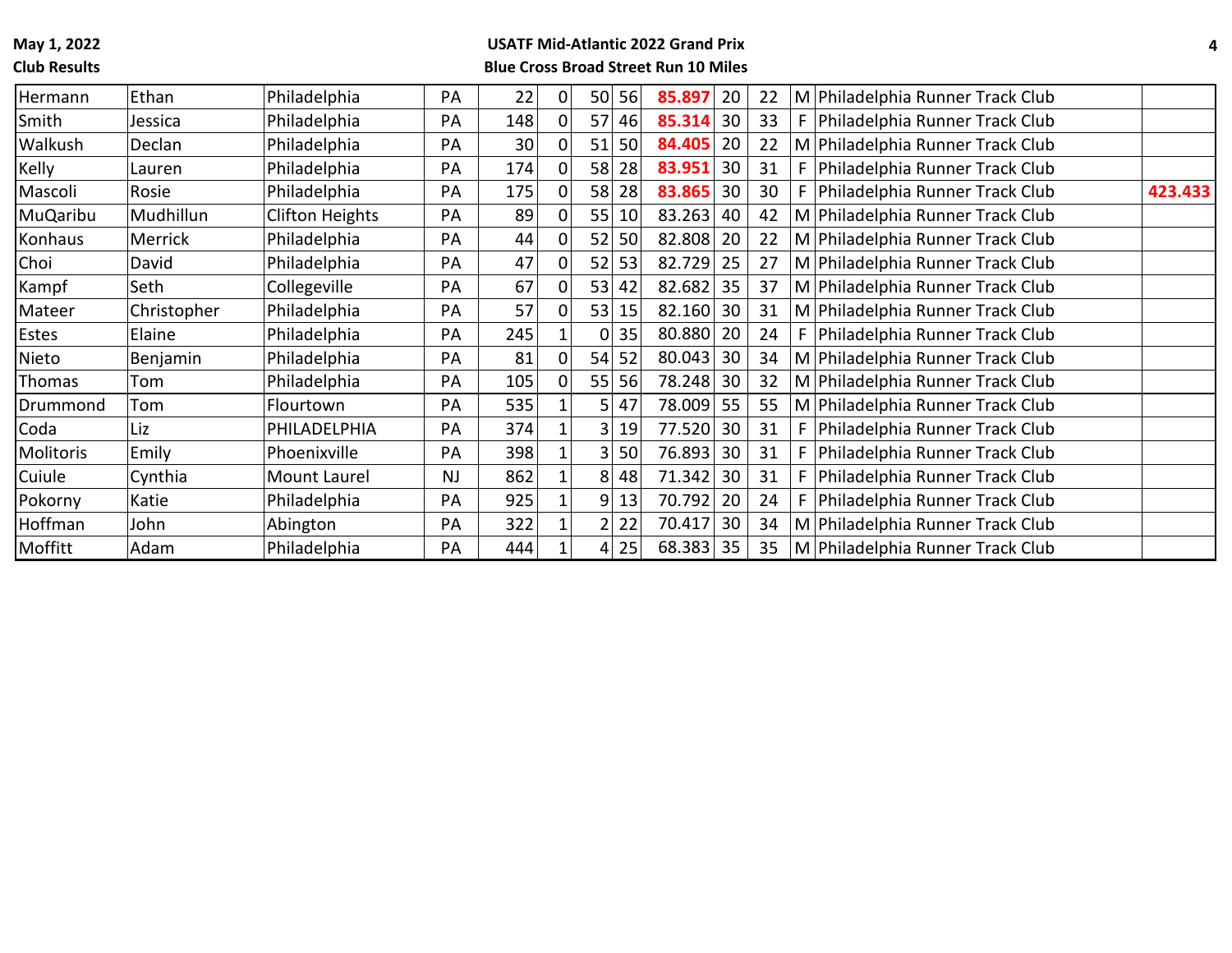#### **Club Results**

| Kramer       | Kaitlyn  | <b>Newark</b>        | <b>DE</b> | 150   | 0              | 57              | 53    | 84.653    | 25 | 27 | F. | Pike Creek Valley Running Club   |         |
|--------------|----------|----------------------|-----------|-------|----------------|-----------------|-------|-----------|----|----|----|----------------------------------|---------|
| DiGennaro    | Mike     | Wilmington           | DE        | 80    | 0              | 54              | 49    | 84.494    | 40 | 43 |    | M Pike Creek Valley Running Club |         |
| Mason        | Robert   | Wilmington           | DE        | 900   |                | 9               |       | 83.325    | 65 | 67 |    | M Pike Creek Valley Running Club |         |
| Cauller      | Gregory  | York                 | PA        | 702   |                |                 | 31    | 81.140    | 60 | 62 |    | M Pike Creek Valley Running Club |         |
| Painter      | Jeffrey  | Swarthmore           | PA        | 849   |                | 8               | 42    | 80.519    | 60 | 63 |    | M Pike Creek Valley Running Club | 414.132 |
| Swierzbinski | Anthony  | Wilmington           | DE        | 84    | 0              | 54              | 57    | 80.467    | 35 | 36 |    | M Pike Creek Valley Running Club |         |
| Wiechecki    | David    | Wilmington           | DE        | 732   |                |                 | 47    | 79.272    | 60 | 60 |    | M Pike Creek Valley Running Club |         |
| Loconti      |          |                      |           |       |                |                 |       |           |    |    |    |                                  |         |
| (Sicora)     | Andrea   | Downingtown          | PA        | 1374  | 1              | 12              | 33    | 76.499    | 50 | 50 |    | F Pike Creek Valley Running Club |         |
| McCann       | Alison   | Lincoln University   | PA        | 1081  |                | 10 <sup>1</sup> | 23    | 76.273    | 45 | 47 |    | F Pike Creek Valley Running Club |         |
| Janis        | Mike     | <b>Newark</b>        | <b>DE</b> | 647   |                |                 | 4     | 75.174    | 50 | 53 |    | M Pike Creek Valley Running Club |         |
| Pawlak       | Robert   | Landenberg           | <b>PA</b> | 1069  |                | 10              | 19    | 75.018    | 55 | 58 |    | M Pike Creek Valley Running Club |         |
| Giampietro   | Carol    | <b>Garnet Valley</b> | PA        | 5785  |                | 28              | 5     | 74.191    | 60 | 63 |    | F Pike Creek Valley Running Club |         |
| Gilligan     | Sean     | Middletown           | DE        | 881   |                | 8               | 59    | 69.993    | 45 | 48 |    | M Pike Creek Valley Running Club |         |
| Shilling     | Adam     | Wilmington           | <b>DE</b> | 948   |                | 9               | 22    | 69.606 45 |    | 48 |    | M Pike Creek Valley Running Club |         |
| Herman       | Gerald   | Wilmington           | DE        | 19767 | $\overline{2}$ | 26              | 53    | 45.535    | 75 | 78 |    | M Pike Creek Valley Running Club |         |
| Neubert      | Samantha | Bear                 | DE        | 18988 |                |                 | 14 34 | 40.315    | 45 | 48 |    | F Pike Creek Valley Running Club |         |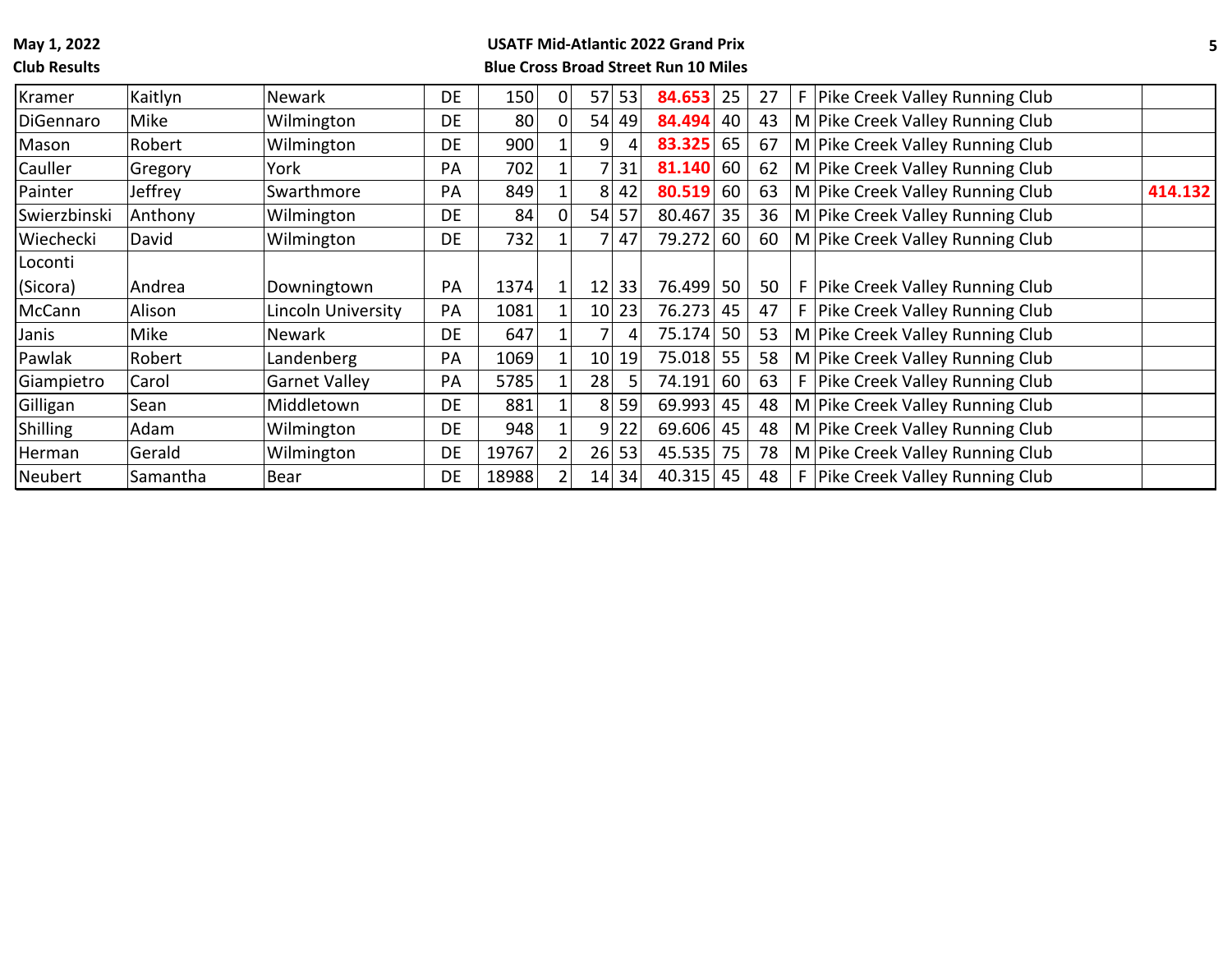#### **Club Results**

| Gurka          | Mary Ann       | <b>Berlin</b>       | <b>NJ</b> | 8005  | $1\vert$       | 33              | 23             | 76.209 | 65 | 69 | F   Pineland Striders           |         |
|----------------|----------------|---------------------|-----------|-------|----------------|-----------------|----------------|--------|----|----|---------------------------------|---------|
| <b>Briggs</b>  | Maretta        | Marlton             | NJ        | 3579  | $1\vert$       | 21              | 58             | 73.688 | 55 | 57 | F   Pineland Striders           |         |
| Pasquella      | Linda          | Franklinville       | <b>NJ</b> | 3294  | $\mathbf 1$    | 20              | 59             | 72.752 | 55 | 55 | F   Pineland Striders           |         |
| Wolf           | Ann            | Marlton             | <b>NJ</b> | 9328  | $\mathbf 1$    | 36              | 29             | 69.615 | 65 | 65 | F Pineland Striders             |         |
| Walsh          | Patrick        | Shamong             | <b>NJ</b> | 381   | $1\vert$       | 3               | 32             | 68.993 | 30 | 33 | M Pineland Striders             | 361.257 |
| <b>Hill</b>    | Shelley        | West Deptford       | <b>NJ</b> | 11290 | $1\vert$       | 41              | $\overline{7}$ | 67.381 | 65 | 66 | F Pineland Striders             |         |
| Vannais        | Rory           | Marlton             | <b>NJ</b> | 553   | $\mathbf 1$    | 6               | 1              | 66.726 | 35 | 35 | M Pineland Striders             |         |
| Delguercio     | Vincent        | Hammonton           | <b>NJ</b> | 6928  | $1\vert$       | 30 <sup>1</sup> | 50             | 65.321 | 70 | 70 | M Pineland Striders             |         |
| McElroy        | Meaghan        | Mt Laurel           | <b>NJ</b> | 3343  | $1\vert$       | 21              | 10             | 64.887 | 45 | 45 | F   Pineland Striders           |         |
| Corona         | Kimberly       | Marlton             | <b>NJ</b> | 6586  | $1\vert$       | 29              | 59             | 64.679 | 50 | 54 | F Pineland Striders             |         |
| Law            | <b>Bob</b>     | Mantua              | <b>NJ</b> | 3120  | $1\vert$       | 20              | 16             | 62.811 | 50 | 53 | M Pineland Striders             |         |
| Brynko         | <b>Barbara</b> | Marlton             | <b>NJ</b> | 15826 | $1\vert$       | 54              | 48             | 61.077 | 65 | 68 | F Pineland Striders             |         |
| Roth           | Robert         | <b>Berlin</b>       | NJ        | 7778  | $1\vert$       | 32              | 54             | 60.118 | 60 | 64 | M Pineland Striders             |         |
| Estrada        | Alex           | <b>Mount Laurel</b> | <b>NJ</b> | 6404  | $1\vert$       | 29              | 31             | 60.026 | 60 | 60 | M Pineland Striders             |         |
| Crouthamel     | Jennifer       | Marlton             | <b>NJ</b> | 12510 | $1\vert$       | 44              | 6              | 53.939 | 50 | 51 | F Pineland Striders             |         |
| Orchard        | Nicole         | Clementon           | <b>NJ</b> | 15822 | $1\vert$       | 54              | 48             | 50.073 | 50 | 53 | F   Pineland Striders           |         |
| Thomson        | Christy        | Wayne               | PA        | 735   | $1\vert$       | 7               | 49             | 73.335 | 35 | 36 | F Rosemont Running Club         | 73.335  |
| DeRogatis      | Olivia         | <b>West Chester</b> | PA        | 190   | $\overline{0}$ | 59              | 8              | 82.864 | 25 | 27 | F South Jersey Athletic Club    |         |
| <b>Britton</b> | Christopher    | Penns Grove         | <b>NJ</b> | 637   | $\mathbf{1}$   | 6               | 56             | 72.136 | 45 | 48 | M South Jersey Athletic Club    |         |
| Hesketh        | Robert         | Sicklerville        | <b>NJ</b> | 2482  | $1\vert$       | 17              | 58             | 69.581 | 60 | 61 | M South Jersey Athletic Club    |         |
| Witzig         | Jack           | Merchantville       | NJ        | 846   | $1\vert$       | 8               | 40             | 68.568 | 45 | 45 | M South Jersey Athletic Club    |         |
| Marino         | Jerry          | Williamstown        | <b>NJ</b> | 7355  | $1\vert$       | 31              | 53             | 65.282 | 70 | 71 | M South Jersey Athletic Club    | 358.431 |
| Monforto       | Kathleen       | Laurel Springs      | <b>NJ</b> | 3736  | $1\vert$       | 22              | 28             | 63.864 | 45 | 45 | F South Jersey Athletic Club    |         |
| Tamburello     | Anthony        | Glassboro           | <b>NJ</b> | 1939  | $1\vert$       | 15              | 37             | 63.302 | 45 | 47 | M South Jersey Athletic Club    |         |
| Lucci          | Susan          | Williamstown        | NJ        | 5167  | $1\vert$       | 26              | 37             | 59.342 | 40 | 42 | F South Jersey Athletic Club    |         |
| Ruberti        | Donna          | Clayton             | <b>NJ</b> | 19610 | $\overline{2}$ | 23              | 39             | 45.493 | 60 | 63 | F South Jersey Athletic Club    |         |
| Booth          | Matt           | Lansdowne           | PA        | 3690  | $1\vert$       | 22              | 19             | 59.648 | 50 | 50 | M TNT International Racing Club | 59.648  |
|                |                |                     |           |       |                |                 |                |        |    |    |                                 |         |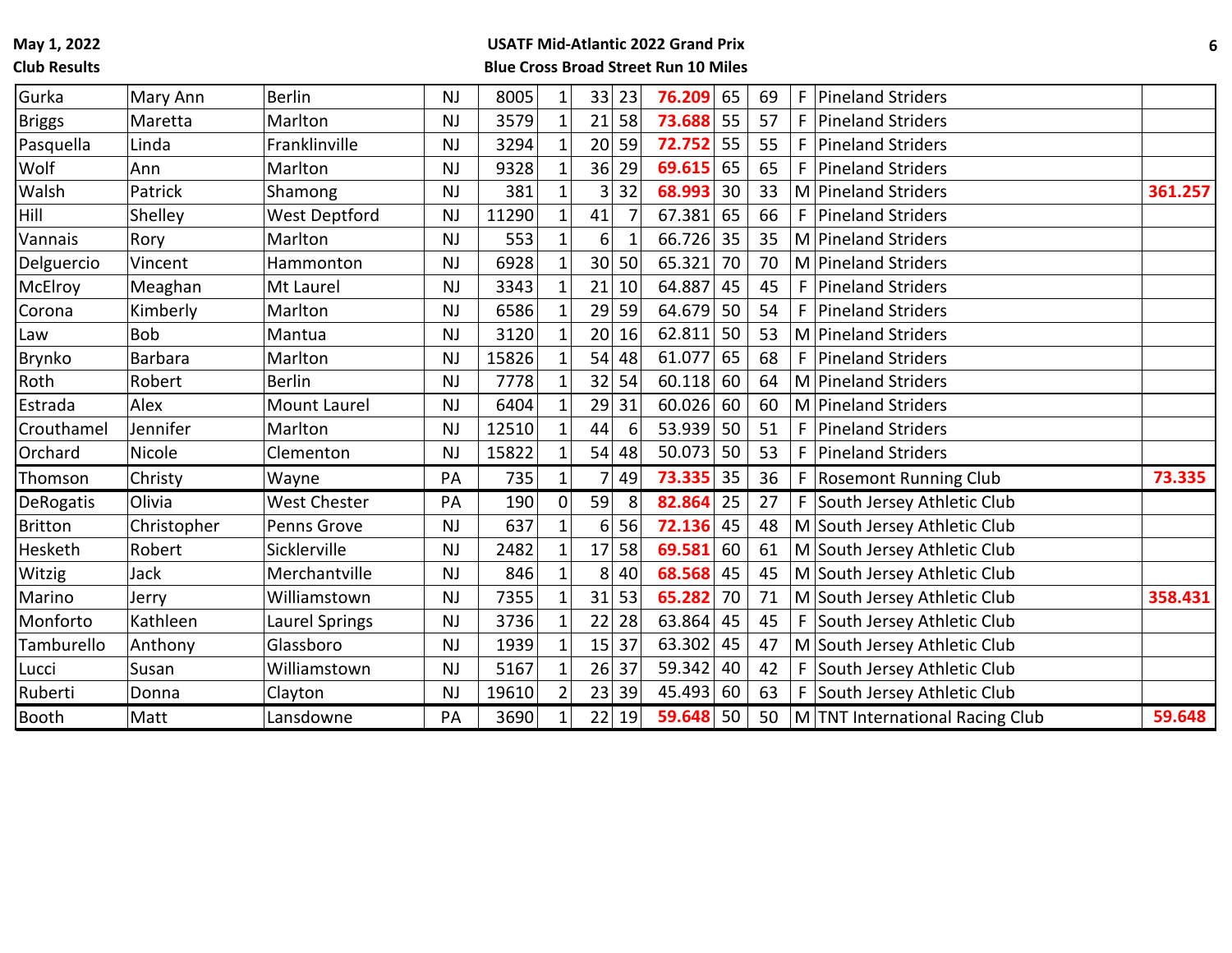**Club Results**

| Mulhern       | Jenna                  | <b>West Chester</b> | PA        | 73    | $\mathbf 0$    | 54<br>15              | 92.197 15   |    | 18 | F. | Unattached   |  |
|---------------|------------------------|---------------------|-----------|-------|----------------|-----------------------|-------------|----|----|----|--------------|--|
| Pitone        | Ernie                  | Springfield         | PA        | 6     | $\mathbf 0$    | 48<br>5               | $90.988$ 25 |    | 26 |    | M Unattached |  |
| Montini       | Olivia                 | Huntingdon Valley   | PA        | 394   | $\mathbf 1$    | 3 <sup>1</sup><br>46  | 79.665 15   |    | 17 | F. | Unattached   |  |
| McClendon     | Takia                  | Philadelphia        | PA        | 323   | $\mathbf 1$    | $\overline{2}$<br>22  | 79.022 30   |    | 33 | F. | Unattached   |  |
| Forde         | Kevin                  | Philadelphia        | PA        | 715   | $\mathbf{1}$   | 7<br>35               | 78.052 55   |    | 58 |    | M Unattached |  |
| David         | Adam                   | Cherry Hill         | NJ        | 214   | $\overline{0}$ | 59 35                 | 76.476 40   |    | 41 |    | M Unattached |  |
| Wells         | Matthew                | Havertown           | PA        | 211   | $\mathbf 0$    | 59<br>34              | 74.930 35   |    | 38 |    | M Unattached |  |
| Malloy        | Meghan                 | Philadelphia        | PA        | 582   | $\mathbf{1}$   | $6\vert$<br>20        | 73.869 25   |    | 27 | F. | Unattached   |  |
| Huang         | <b>Dorcas</b>          | Philadelphia        | PA        | 664   | $\mathbf{1}$   | 7<br>12               | 72.917      | 25 | 27 | F  | Unattached   |  |
| <b>Baisch</b> | Diane                  | Philadelphia        | PA        | 5457  | $\mathbf{1}$   | 27<br>20              | 72.824      | 60 | 61 | F  | Unattached   |  |
| Fillippo      | <b>Brian</b>           | Phoenixville        | PA        | 2056  | $\mathbf{1}$   | 16<br>$\overline{7}$  | 71.973      | 60 | 62 |    | M Unattached |  |
| Hampton       | Joy                    | Mullica hill        | <b>NJ</b> | 14249 |                | 49<br>3               | 71.649      | 75 | 75 | F  | Unattached   |  |
| Judge         | Richard                | Phoenixville        | PA        | 339   |                | $\overline{2}$<br>40  | 69.814 25   |    | 28 |    | M Unattached |  |
| Vasko         | Jack                   | Wallingford         | PA        | 515   |                | $\mathsf{s}$<br>33    | 68.523 35   |    | 39 |    | M Unattached |  |
| David         | Benjamin               | Mt Laurel           | NJ        | 1065  | $\mathbf{1}$   | 10 <sup>1</sup><br>17 | 66.991 45   |    | 45 |    | M Unattached |  |
| Reeder        | Kim                    | Chesterbrook        | PA        | 2915  |                | 19 31                 | 65.123      | 40 | 43 | F  | Unattached   |  |
| Nykanen       | Zach                   | Royersford          | PA        | 722   |                | 7<br>40               | 64.655 25   |    | 27 |    | M Unattached |  |
| Petty         | Joseph                 | Glenside            | PA        | 1042  |                | 10<br>8               | 62.381 25   |    | 26 |    | M Unattached |  |
| Ehrenhalt     | Amanda                 | Philadelphia        | PA        | 3121  |                | 20<br>16              | $62.313$ 15 |    | 18 | F  | Unattached   |  |
| Clinton       | Laura                  | Philadelphia        | PA        | 3052  |                | 20<br>3               | 61.899 35   |    | 35 | F  | Unattached   |  |
| King          | Steven                 | Lansdale            | PA        | 6506  |                | 29<br>45              | 61.040 60   |    | 62 |    | M Unattached |  |
| Kimmel        | Michael                | Wayne               | PA        | 3059  |                | 20<br>$\overline{4}$  | 60.824      | 45 | 49 |    | M Unattached |  |
| Herczfeld     | Sebastian              | Philadelphia        | PA        | 5278  |                | 26<br>53              | 57.913      |    | 11 |    | M Unattached |  |
| Howard        | Sergio                 | New Castle          | <b>DE</b> | 6957  |                | 30 <sup>1</sup><br>54 | 56.454 55   |    | 55 | M  | Unattached   |  |
| Johnson       | Jemal                  | Phila               | PA        | 5995  |                | 28<br>37              | 56.385 50   |    | 52 |    | M Unattached |  |
| Waller        | Reginald               | Phoenixville        | PA        | 5398  |                | 27<br>11              | 55.381      | 45 | 48 |    | M Unattached |  |
| Puckerin      | <b>Christal Yvonne</b> | Philadelphia        | PA        | 14769 | 1              | 50<br>55              | $50.624$ 50 |    | 51 | F. | Unattached   |  |
| Ruddock       | Heather                | Philadelphia        | PA        | 16298 |                | 56<br>47              | 50.450 55   |    | 55 | F  | Unattached   |  |
| <b>Miles</b>  | Leroy                  | Philadelphia        | PA        | 6621  |                | 30<br>3               | 49.565 35   |    | 38 |    | M Unattached |  |
| Rathz         | Gabrielle              | Philadelphia        | PA        | 10713 |                | 39<br>43              | 49.540 30   |    | 34 | F  | Unattached   |  |
| Zesinger      | Greg                   | Huntingdon Valley   | PA        | 11628 | $\mathbf{1}$   | 41<br>55              | 46.966 45   |    | 47 |    | M Unattached |  |
| Miller        | Angela                 | Philadelphia        | PA        | 20323 | $\overline{2}$ | 48<br>42              | 37.206 60   |    | 60 | F  | Unattached   |  |
| Getchell      | Michelle               | Morton              | PA        | 20315 | $\overline{2}$ | 48 29                 | 34.969 55   |    | 55 | F  | Unattached   |  |